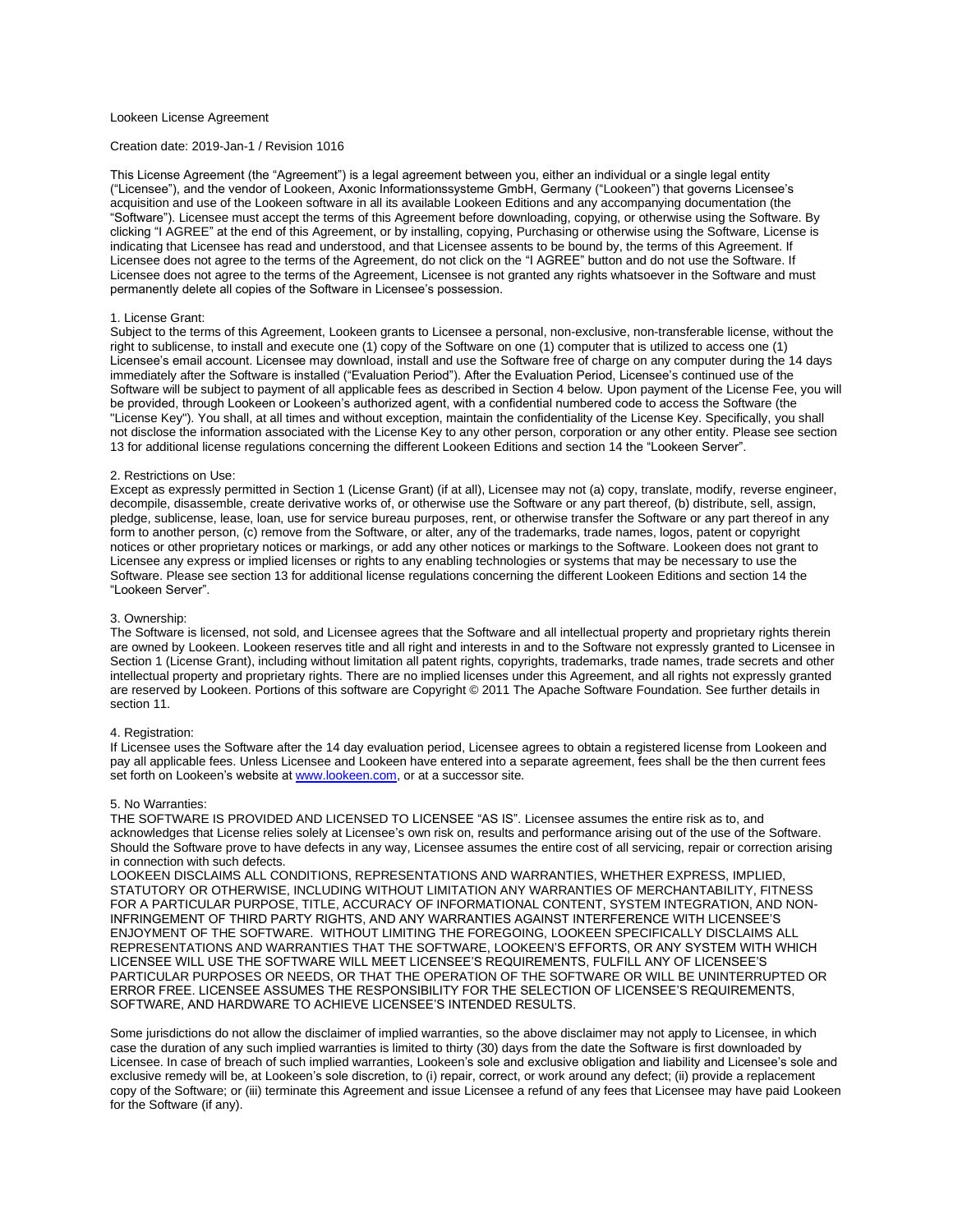## 6. Limitation of Liability:

LOOKEEN SHALL NOT BE LIABLE OR RESPONSIBLE FOR ANY INNACURACY OF THE E-MAIL PRIORITIZATION AND MANAGEMENT PROCESS. THIS INCLUDES, BUT IS NOT LIMITED TO, THE LOSS OF MAIL MESSAGES SENT TO LICENSEE. UNDER NO CIRCUMSTANCES AND UNDER NO LEGAL THEORY, INCLUDING, BUT NOT LIMITED TO, TORT, CONTRACT, NEGLIGENCE, STRICT LIABILITY, OR OTHERWISE, SHALL LOOKEEN BE LIABLE TO LICENSEE OR ANY OTHER PERSON FOR ANY INDIRECT, SPECIAL, INCIDENTAL, OR CONSEQUENTIAL DAMAGES OF ANY CHARACTER INCLUDING, WITHOUT LIMITATION, DAMAGES FOR LOST PROFITS, LOSS OF GOODWILL, WORK STOPPAGE, ACCURACY OF RESULTS, COMPUTER FAILURE OR MALFUNCTION, LOSS OF BUSINESS INFORMATION, ANY OTHER PECUNIARY LOSS , OR DAMAGES RESULTING FROM LICENSEE'S USE OF THE SOFTWARE. LOOKEEN'S LIABILITY FOR DAMAGES OF ANY KIND WHATSOEVER ARISING OUT OF THIS AGREEMENT SHALL BE LIMITED TO THE FEES PAID BY LICENSEE HEREUNDER IN THE 12 MONTHS PRIOR TO THE ACT THAT GAVE RISE TO THE LIABILITY. THE FOREGOING LIMITATIONS SHALL APPLY EVEN IF COMPANY SHALL HAVE BEEN INFORMED OF THE POSSIBILITY OF SUCH DAMAGES. SOME STATES DO NOT ALLOW THE EXCLUSION OR LIMITATION OF INCIDENTAL OR CONSEQUENTIAL DAMAGES, SO THE ABOVE LIMITATION AND EXCLUSION MAY NOT APPLY.

### 7. Indemnification:

Licensee agrees to indemnify and hold Lookeen harmless from and against all damages, liabilities, losses, costs and expenses arising from or relating to Licensee's use or misuse of the Software or Licensee's breach of this Agreement.

### 8. Term and Termination:

The term of this Agreement will commence upon Licensee's clicking of the "I AGREE" button or installing/using the software and will continue until terminated as specified in this Section 8 (Term and Termination). The license granted under this Agreement shall terminate 14 days following installation of the Software unless Licensee registers the Software and pays all applicable fees. The license will automatically terminate earlier if Licensee fails to comply with the limitations described herein. Licensee may only terminate this License by destroying all copies of the Software in Licensee's possession and by discontinuing all use of the Software. Lookeen may terminate this Agreement and without prior notice take appropriate technical measures to effect such termination in the following cases:

(a) Licensee fails to comply with the terms of this Agreement;

(b) Licensee distributes the Software without prior authorization by Lookeen; or

(c) Licensee's use of the Software gives rise to any legal action against Lookeen or its officers, directors, employees or agents. Any termination by Lookeen pursuant to this Section 8 (Term and Termination) will be exercised without limiting any other rights or remedies of Lookeen. Upon termination of this Agreement, the license granted in Section 1 (License Grant) will terminate and Licensee must immediately destroy all copies of the Software in Licensee's possession or control. Sections 2, 3 and 5 through 17 of this Agreement will survive termination.

#### 9. U.S. Government Use Restricted Rights:

The Software is a "commercial item" as that term is defined at 48 C.F.R. § 2.101, consisting of "commercial computer software" and "commercial computer software documentation" as such terms are used in 48 C.F.R. § 12.212. Consistent with 48 C.F.R. § 12.212 and 48 C.F.R. §§ 227.7202-1 through 227.7202-4, Lookeen provides the Software to U.S. Government end users only pursuant to the terms and conditions herein. Contractor/manufacturer is: Axonic Informationssysteme GmbH, Kaiserstrasse 241, 76133 Karlsruhe, Germany.

### 10. Export Control:

Licensee agrees and acknowledges that the Software is subject to German export control law, and Licensee will comply with all applicable laws and regulations in Licensee's use of the Software under this Agreement, including without limitation all export laws and regulations of the Federal Ministry of Economics ("Wirtschaftsministerium Deutschland") and all other German agencies and authorities, including the German Code of Commercial Law ("Deutsches Handelsrecht"). Without limiting the foregoing, Licensee expressly agrees not to export or re-export the Software in violation of such laws or regulations, or without all required licenses and authorizations.

### 11. 3<sup>rd</sup> Party Components:

Portions of this software are Copyright © 2011 The Apache Software Foundation. All rights reserved. For more information on the Apache Software Foundation, please se[e http://www.apache.org](http://www.apache.org/) and http://incubator.apache.org/lucene.net/.

The Lucence.Net search engine is licensed under the Apache License, Version 2.0 (the "License"); you may not use this file except in compliance with the License. You may obtain a copy of the License at

# <http://www.apache.org/licenses/LICENSE-2.0>

Unless required by applicable law or agreed to in writing, software distributed under the License is distributed on an "AS IS" BASIS, WITHOUT WARRANTIES OR CONDITIONS OF ANY KIND, either express or implied. See the License for the specific language governing permissions and limitations under the License.

# 12. SOFTWARE NOT INTENDED FOR HIGH-RISK ACTIVITIES:

The Software is not designed, manufactured or intended for use as online equipment control equipment in hazardous environments requiring fail-safe performance, such as, but not limited to, the operation of nuclear facilities, aircraft navigation or communication systems, air traffic control, direct life support machines, or weapons systems, in which the failure of the Software could lead directly to death, personal injury, or severe physical or environmental damage. LOOKEEN SPECIFICALLY DISCLAIMS ANY EXPRESS OR IMPLIED WARRANTY OF FITNESS FOR ANY HIGH RISK USES LISTED ABOVE.

## 13. Lookeen Edition regulations:

The available "Lookeen Editions" are each own, independent client software versions. If you need further information concerning the